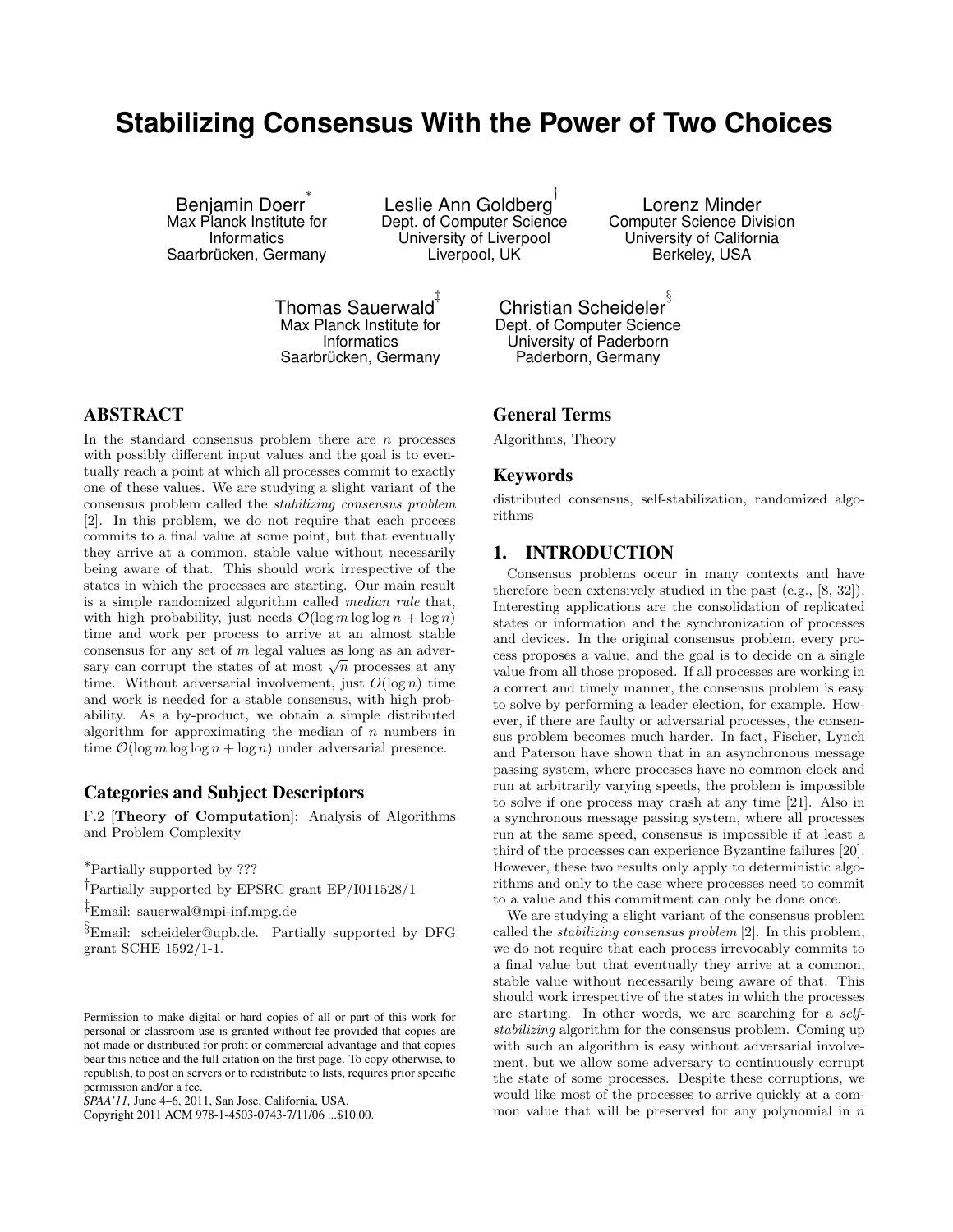many steps. Interestingly, we will demonstrate that there is a simple randomized algorithm for this problem that essentially needs logarithmic time and work with high probability to arrive at such a stable value.

# 1.1 Our approach

We will focus on synchronous message-passing systems with adversarial state corruptions. The time proceeds in synchronized *rounds*. In each round, every process can send out one or more requests, receive replies to its requests, and perform some local computation based on these replies.

We assume that we have a fixed set of  $n$  processes that faithfully follow the protocol (based on their current state, which might be corrupted), and every process knows all the other processes in the system (i.e., there are no connectivity constraints). As usual in the literature, the state of a process contains all of its variables but does not include its contact information about the other processes and the protocol (which are fixed throughout the lifetime of the processes). The system state includes all of the processes' local states. In general, a system is called self-stabilizing if in the absence of state corruptions (caused by faults or adversarial behavior) it holds that (1) when started in an arbitrary state, the system eventually reaches a legal state (*convergence*) and (2) given that the system is in a legal state, it will stay in a legal state (closure). In the stabilizing consensus problem we are more strict as we do not just demand that a consensus is reached and from that point on a consensus is maintained but that we have a stable consensus. That is, the n processes may initially have arbitrary states with values  $v_1, \ldots, v_n$  out of some set S of legal values and the goal is to arrive at a single, stable value among these values. A system state  $S$ is called *stable* if in all possible executions starting from  $S$ , the values of the processes do not change. If every process has the same value  $x$  in a stable system state  $S$ , we say that the values stabilize to  $x$ . A self-stabilizing consensus protocol must satisfy the following properties (given that there are no state corruptions):

- Stabilization: the protocol eventually reaches a stable state.
- Validity: if a process has some value  $v$ , then some process must have had v in the previous round.
- Agreement: for every reachable stable state, all processes have the same value.

Note that the validity rule prevents the processes from just changing to a default value. Otherwise, the consensus problem would be trivial.

The runtime of a self-stabilizing consensus protocol is the number of communication rounds it takes until a stable state is reached. Besides the runtime, we will also consider the work of such a protocol, which is the maximum number of messages (i.e., requests and replies) a process has to handle until a stable state is reached. This disqualifies simple strategies like "everybody contacts process 1" as its work would be  $n$  while its runtime is 1. For a distributed system to be scalable, both the runtime and the work has to be as low as possible, therefore we are focussing on protocols with low runtime and work.

### *The adversary*

We assume that adversarial state corruptions can continuously happen during the self-stabilizing process. Most of the self-stabilizing algorithms proposed in the literature are not guaranteed any more to reach a legal state in this case, so finding algorithms that still converge to a legal state is a non-trivial problem. We assume that there is a T-bounded adversary that knows the entire state of the system at the end of each communication round. Based on that information, it may corrupt the state of up to T processes in an arbitrary way before the next round starts.

Of course, under a T-bounded adversary we cannot reach a stable state any more. Therefore, we will only require the system to reach a state S so that for any  $\text{poly}(n)$  many time steps following S, all but at most  $\mathcal{O}(T)$  processes agree on some stable value v (note that these  $\mathcal{O}(T)$  processes can be different from round to round). We will call this an almost stable state. The goal is to come up with an efficient protocol so that for values of T that are as large as possible, an almost stable state can be reached with a runtime and work that is as low as possible.

### 1.2 Our contributions

We are focussing on stabilizing consensus problems based on an arbitrary (finite or countably infinite) set  $S$  of legal values with a total order. Classical examples are  $S = \{0, 1\}$ and  $S = N$ . All initial values of the processes must be from S and also the adversary is restricted to choosing only values in S. (If the adversary chooses a value outside of S in some process  $p$ , we may assume that  $p$  instantly recognizes that and then switches over to some default value in S.)

If no process is ever corrupted, we can restrict  $S$  to be the set of initial values as no new values will ever be introduced by a protocol satisfying the validity rule. In this case, the stabilizing consensus problem could easily be solved with the following minimum rule: Suppose that the current value of process i is  $v_i$ . In each round, every process i contacts some random process  $j$  in the system and updates its value to  $v_i := \min\{v_i, v_j\}$ . It is easy to see that this rule needs just  $\mathcal{O}(\log n)$  time and work with high probability (or short, w.h.p.)<sup>1</sup> until all processes have the same value, namely the minimum of the initial values  $v_1, \ldots, v_n$ . Since they will not deviate from that value any more, we have reached a stable state. However, if some processes can be corrupted, then even for  $S = \{0, 1\}$  no runtime bound can be given for the minimum rule to reach an (almost) stable state: if all processes start with 1, then the adversary could inject 0 at any time later to cause a change in the consensus. In fact, a 1-bounded adversary would be sufficient for that. Therefore, we are proposing a different rule called the median rule:

In each round, every process i picks two processes  $i$  and  $k$ uniformly and independently at random among all processes (including itself) and requests their values. It then updates  $v_i$  to the median of  $v_i$ ,  $v_j$  and  $v_k$ . Any request sent to process  $i$  will be answered with the value that  $i$  had at the beginning of the current round.

For example, if  $v_i = 10$ ,  $v_j = 12$  and  $v_k = 130$ , then the new value of  $v_i$  is 12. When taking the *mean* of a selected group of values instead of the median, the convergence properties towards a single number have already been formally analyzed [16]. However, with the mean rule we are no longer

 $^{1}\mathrm{We}$  write w.h.p. to refer to an event that holds with probability at least  $1 - n^{-c}$  for any constant  $c > 1$ .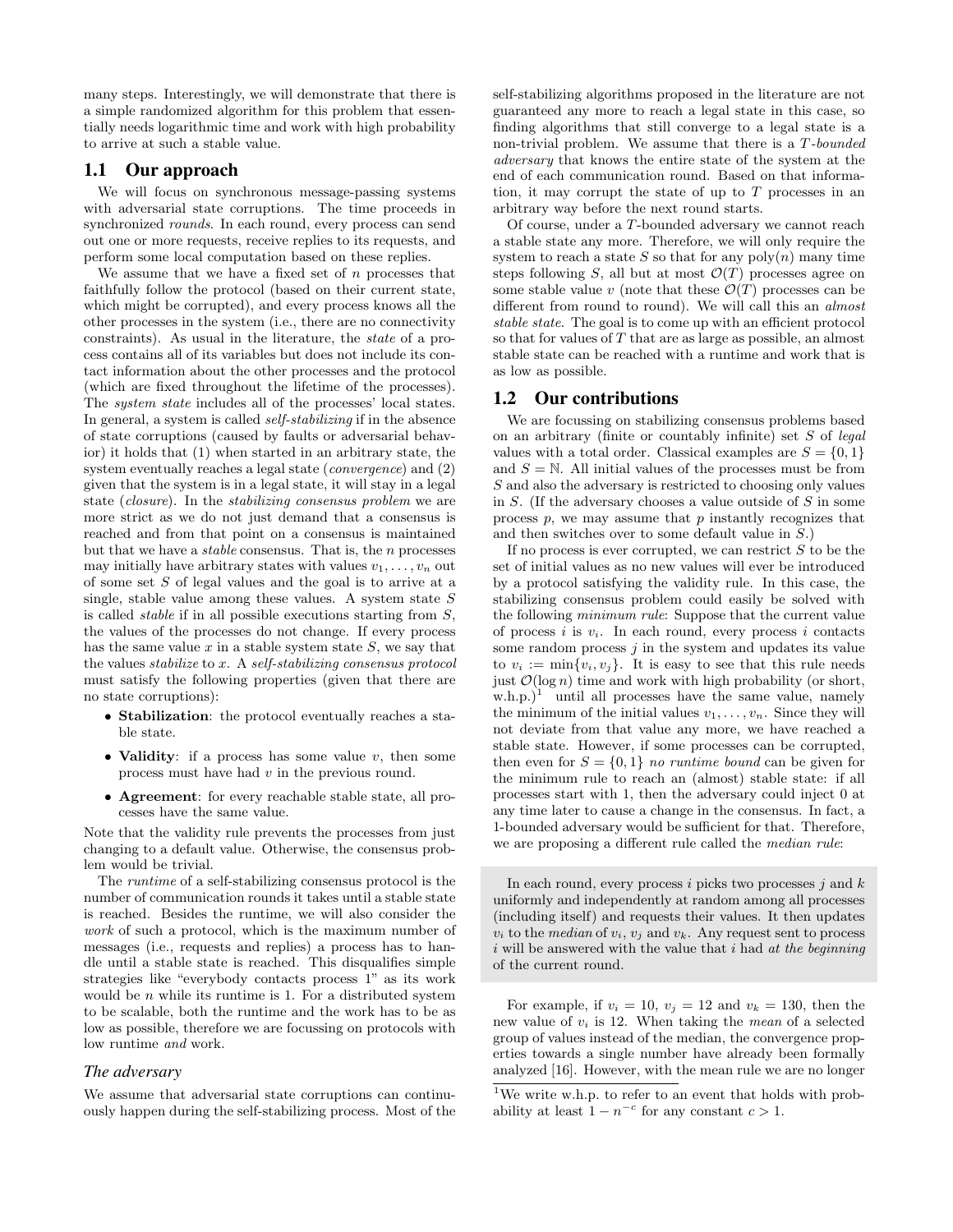guaranteed to solve the stabilizing consensus problem as the validity rule may be violated. Moreover, the approach in [16] is quite different from our approach (as it is based on a repeated all-to-all exchange of values and some filtering mechanism before computing means), so its analysis cannot be adapted to the median rule.

The median rule works surprisingly well. We prove the following results that are also summarized in Figure 1.

THEOREM 1.1. For any initial state it holds that if no process is ever corrupted, then the median rule needs just  $\mathcal{O}(\log n)$  time and work to reach a stable consensus w.h.p.

Hence, the median rule is as effective as the minimum rule in the non-adversarial case. Contrary to the minimum rule, the median rule also works for the adversarial case. Let  $m = |S|$  be the number of legal values. Then it holds:

THEOREM 1.2. For any  $\sqrt{n}$ -bounded adversary, the median rule needs just  $\mathcal{O}(\log m \cdot \log \log n + \log n)$  time and work to reach an almost stable consensus w.h.p.

Of course,  $|S|$  may not be finite. In this case, Theorem 1.2 still holds if we define m as the number of legal values between  $v_{\ell}$  and  $v_r$ , where  $v_{\ell}$  is the  $(n/2 - c\sqrt{n \log n})$ -smallest and  $v_r$  is the  $(n/2 + c\sqrt{n \log n})$ -smallest value of the initial values for some sufficiently large constant  $c$ . As a byproduct, the median rule computes a good approximation of the median, even under the presence of an adversary.

COROLLARY 1.3. For any  $\sqrt{n}$ -bounded adversary, the median rule needs just  $\mathcal{O}(\log m \cdot \log \log n + \log n)$  time and work to compute an almost stable value that is between the  $(n/2 - c\sqrt{n \log n})$ -largest value and the  $(n/2 + c\sqrt{n \log n})$ largest value of the initial values w.h.p.

The bound on T is essentially tight as  $T = \Omega(\sqrt{n \log n})$ would not allow the median rule to stabilize any more w.h.p. because the adversary could keep two groups of processes with equal values in perfect balance for at least a polynomially long time. A further improvement of Theorem 1.2 can be obtained in an average-case setting:

THEOREM 1.4. Let  $m \leq n^{1/2-\epsilon}$ . If initially each process chooses one out of m legal values uniformly at rancess chooses one out of  $m$  tegat values uniformity at random, then for any  $\sqrt{n}$ -bounded adversary, the median rule needs  $\Theta(\log n)$  time and work w.h.p., if m is even, and  $\mathcal{O}(\log m + \log \log n)$  time and work w.h.p., if m is odd, to reach an almost stable consensus.

Finally, if the T-bounded adversary is static in a sense that there is a *fixed* set of  $T$  faulty processes throughout the execution, then we present a simple extension of the median rule to a so-called careful median rule that reaches, within the time bound given in Theorem 1.2, a consensus that is stable for  $poly(n)$  many rounds for all non-faulty processes w.h.p. This is not possible with the original median rule as with  $T = \sqrt{n}$  there is a constant probability that some process contacts two corrupted processes and therefore changes its value to a value selected by the adversary.

With these results, the median rule is yet another demonstration of the power of two choices as the time needed by the minimum rule (as well as the maximum rule) can be unbounded even for  $S = \{0, 1\}$  and 1-bounded adversaries. This power of two choices has also been demonstrated in many other contexts [26, 15, 9, 13, 14, 18] (mostly in the balls into bins model, which is why we will use that notation later), but we are not aware of any result using it in the context of consensus.

# 1.3 Model discussion

Theorem 1.2 also holds for other adversarial models. We just consider two of them:

st consider two of them:<br>Adversarial processes: Suppose that we have a  $\sqrt{n}/4$ -Adversarial processes: suppose that we have a  $\sqrt{n}/4$ -bounded adversary that can pick any  $\sqrt{n}/4$  processes at the beginning of a round that behave in an arbitrary adversarial manner throughout that round. Since these processes will manner unoughout that round. Since these processes will<br>only be contacted by at most  $3\sqrt{n}/4$  other processes w.h.p. when using the median rule, we can emulate the effect of nen using the median rule, we can emulate the effect of  $\overline{n}/4$  adversarial processes on the system by  $\sqrt{n}$  adversarial state corruptions, which is our original model. So our results extend to adversarial processes.

tend to adversarial processes.<br>Sleep scheduling: Suppose that we have a  $\sqrt{n}/4$ -bounded steep scheauung: suppose that we have a  $\sqrt{n}/4$ -pounded adversary that can just put any  $\sqrt{n}/4$  processes to sleep in a round. Also this model can be simulated by our origia round. Also this model can be simulated by our original  $\sqrt{n}$ -bounded adversary using the same arguments as for adversarial processes. More interestingly, one can already show for the sleep scheduling model that if the adversary show for the sleep scheduling model that if the adversary can put  $\Omega(\sqrt{n \log n})$  processes to sleep in each round, a consensus cannot be reached any more for polynomially many steps w.h.p. even if  $|S| = 2$ . (The proof as well as the strategy achieving this is simple: given an imbalance of  $\Delta$ , put 2∆ processes of the majority value to sleep. This increases the presence of the minority value which reduces the imbalance.) This implies that even a slight asynchrony that is under the control of an adaptive adversary can lead to a failure of the median rule. However, we note that the protocol by Angluin et al. [1] would suffer from the same problem, so adaptive asynchrony seems to be hard to handle for simple distributed algorithms.

# 1.4 Related work

Randomized algorithms are known that can solve the consensus problem with probability approaching one in many different cases ranging from asynchronous message passing models to shared memory models (see, e.g., [34, 12, 19, 10, 17, 11, 30, 25, 4, 5, 27] or [3] for a survey). Most of these algorithms can tolerate a constant fraction of Byzantine fail/stop failures or nodes but at the cost of spending  $\Omega(n)$  expected individual work. Also several lower bounds are known. Ben-Or and Bar-Joseph [10] have shown that any consensus protocol that tolerates  $\Theta(n)$  adaptive failstop faults runs for  $\tilde{\Omega}(\sqrt{n})$  rounds. Attiya and Censor [7] proved that  $\Omega(n^2)$  is a lower bound on the total work under adaptive adversaries in the shared memory model. The same authors [6] also showed for message passing as well as shared memory systems that for every integer  $k$ , the probability that an f-resilient randomized consensus algorithm for n processes does not terminate with agreement within  $k(n-f)$  steps is at least  $1/c<sup>k</sup>$  for some constant c.

Recently, Gilbert and Kowalski [22] presented a randomized consensus algorithm that runs in  $\mathcal{O}(\log n)$  time and uses only  $\mathcal{O}(n)$  bits in total for all messages. However, the adversary is not fully adaptive; it has to specify the set of faulty processes in advance. In addition, there are some processes which have to send  $\Omega(n/\log n)$  bits during the execution of the algorithm. Very recently, King and Saia [29] presented a randomized algorithm for Byzantine agreement that runs in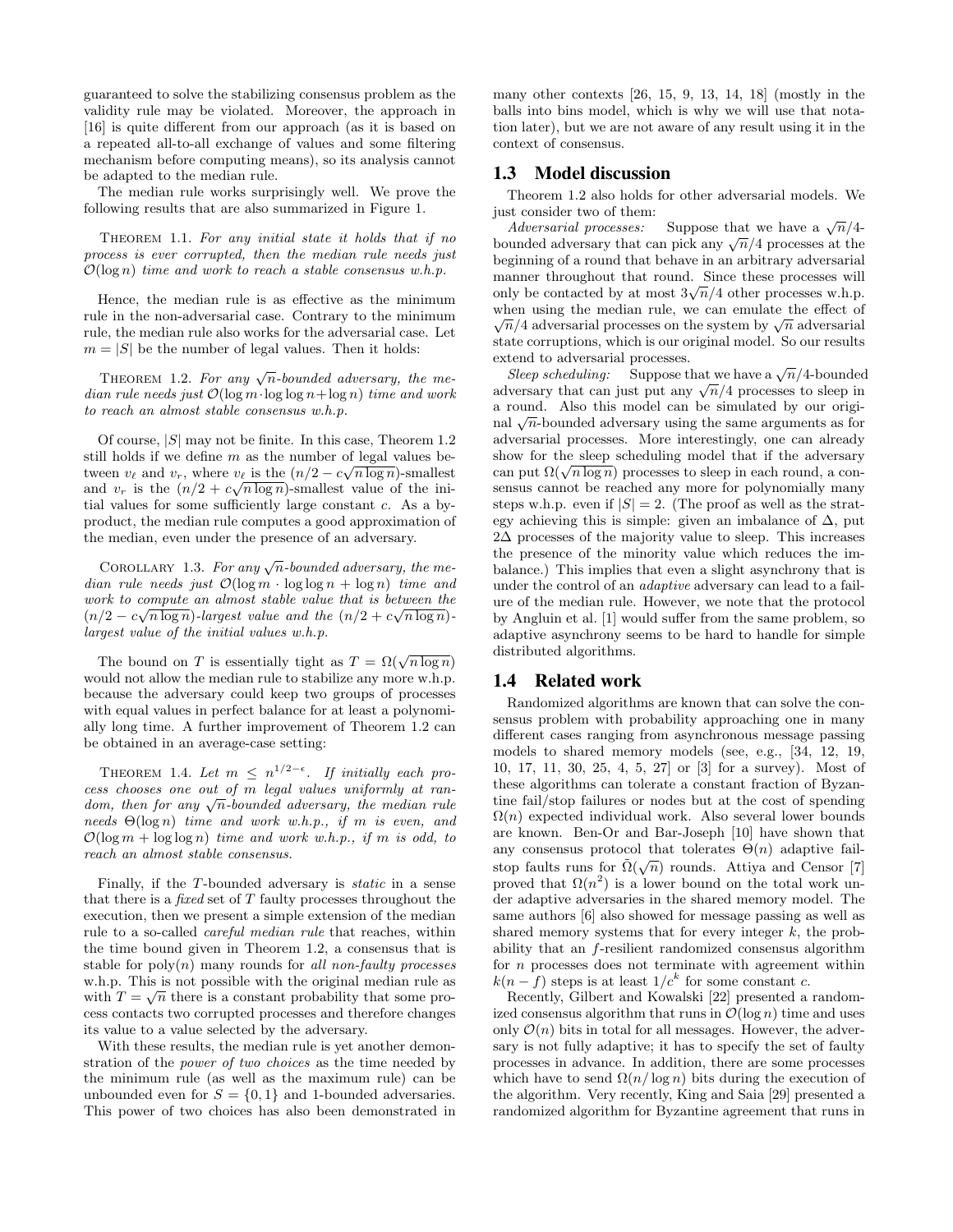|                        | with adversary                                       | without adversary                                    |
|------------------------|------------------------------------------------------|------------------------------------------------------|
| worst-case, $m=2$      | $\mathcal{O}(\log n)$                                | $\mathcal{O}(\log n)$                                |
| worst-case, arb. $m$   | $\mathcal{O}(\log m \log \log n + \log n)$           | $\mathcal{O}(\log n)$                                |
| average-case, arb. $m$ | $\mathcal{O}(\log m + \log \log n)$<br>if $m$ is odd | if $m$ is odd<br>$\mathcal{O}(\log m + \log \log n)$ |
|                        | $\Theta(\log n)$<br>if $m$ is even                   | $\Theta(\log n)$<br>if $m$ is even                   |

Figure 1: Our results on the time and work required to reach an almost stable consensus (with adversary) or stable consensus (without adversary).  $m$  is the number of legal values. By average-case we refer to the case where every initial value is chosen independently and uniformly at random among the  $m$  legal values. The results for the average case with adversary require that  $m \leq n^{1/2-\epsilon}$  for some constant  $\epsilon > 0$ .

polylogarithmic time and only needs  $\tilde{\mathcal{O}}(\sqrt{n})$  bits per process against an adaptive adversary.

The consensus problem has also been studied in the context of population protocols, which are protocols for extremely simple, passively mobile systems. Angluin et al. [1] show that with high probability, n agents that meet at random reach consensus in  $O(n \log n)$  pairwise interactions and the value chosen is the majority provided that its initial margin is at least  $\omega(\sqrt{n \log n})$ . This protocol has the additional property of tolerating Byzantine behavior in  $o(\sqrt{n})$  of the agents. We can also show these properties for the median rule, but we are more general than Angluin et al. as we allow a set of legal values of arbitrary cardinality whereas Angluin et al. only consider two different values. The result by Angluin et al. can be extended to  $m$  different values, but their analysis would only allow one to conclude a runtime of  $O(\log m \log n)$  for the non-adversarial as well as the adversarial situation whereas our runtime bounds are  $O(\log n)$ and  $O(\log m \log \log n + \log n)$  respectively.

Due to the fact that even in the adversarial setting, the median rule stabilizes to a value that is the k-smallest of the initial values for some  $k \in [n/2 - c\sqrt{n \log n}, n/2 + c\sqrt{n \log n}]$ w.h.p. and therefore gives a good approximation of the median of the initial values, it is also interesting to compare the median rule with other distributed algorithms for finding the median. Kempe et al. [28] proposed a gossip-based algorithm that computes the median within  $O(\log^2 n)$  communication rounds in a complete graph w.h.p. Patt-Shamir [33] showed that the median can be approximated to within  $\epsilon n$  distance from the median with just  $O((\log \log n)^3)$  bit transmissions per node if each element can be encoded with  $O(\log n)$  bits. Kuhn et al. [31] showed that in networks of diameter D, the median can be found in  $O(D \log_D n)$  communication rounds w.h.p. and also prove a matching lower bound holding for a general class of distributed algorithms. The median problem has also been studied in the context of sensors networks (e.g., [35]), but mostly experimentally. However, none of these previous results consider the adversarial case.

# 2. TWO VALUES WITH ADVERSARY

In this section, we focus on the case that there are only two legal values,  $x_0$  and  $x_1$  with  $x_0 < x_1$ . Before we analyze the median rule for that case, we propose an alternative notation for our consensus problem based on balls into bins. We have n balls representing the processes and 2 bins representing the two legal values. In that notation, the state of the system at the beginning of a round is represented by a distribution of the balls among the bins, and a T-bounded adversary may pick up any T balls at the end of each round and throw them into any of the two bins. Even though the two-bin case sounds fairly restrictive, this case turns out to be of general interest, as our analysis for more than two bins will use some results of this section. For the two-bin case, the median rule is equivalent to the majority rule, where a ball's next bin is chosen to be the bin that is used by the majority of itself and the two random balls.

THEOREM 2.1. For  $|S| = 2$  and any initial distribution of the balls,  $\mathcal{O}(\log n)$  rounds of the median (majority) rule of the batts,  $O(\log n)$  rounds of the meatan (majority) rule<br>suffice for any  $\sqrt{n}$ -bounded adversary to reach an almost stable consensus, w.h.p.

In this theorem as well as the other theorems below, we will just focus on providing time bounds as the work bounds in Section 1.2 immediately follow from the time bounds with the help of standard Chernoff bounds when using the median rule:

LEMMA 2.2 (CHERNOFF BOUNDS). Let  $X_1, \ldots, X_n$  be independent binary random variables, let  $X = \sum_{i=1}^{n} X_i$  and  $\mu = \mathbb{E}[X]$ . Then it holds for all  $\delta > 0$  that

$$
\Pr[X \ge (1+\delta) \mu] \;\; \leq \;\; \left( \frac{e^\delta}{(1+\delta)^{1+\delta}} \right)^{\mu} \le e^{-\min[\delta^2, \; \delta] \cdot \mu/3} \; .
$$

Furthermore, it holds for all  $0 < \delta < 1$  that

$$
\Pr[X \le (1-\delta)\mu] \le \left(\frac{e^{-\delta}}{(1-\delta)^{1-\delta}}\right)^{\mu} \le e^{-\delta^2\mu/2}.
$$

The rest of this section is dedicated to the proof of this theorem. In the following, let  $L_t$  be the number of balls in the left bin at (the end of) step t and let  $R_t$  be the number of balls in the right bin at step t. Let  $X_t = \min(L_t, R_t)$  and let  $Y_t = \max(L_t, R_t)$ . For simplicity, we focus on the case with even  $n$ , since the proof for odd  $n$  follows along the same lines. The *imbalance* at a step t is given by  $\Delta_t = (Y_t - X_t)/2$ (which is a non-negative integer). We will use  $\tilde{X}_t$ ,  $\tilde{\Delta}_t$  to denote the corresponding numbers before the adversary is allowed to change the location of up to  $T$  balls at the end of round t. Based on the imbalance  $\Delta_t$  we distinguish between three cases.

#### *Case 1:*  $\Delta_t \geq n/4$

We will show the following lemma whose proof uses standard Chernoff bounds (see Lemma 2.2).

LEMMA 2.3. If there is a step t<sub>0</sub> with  $\Delta_{t_0} \geq n/4$ , then there is a step  $t_1 = t_0 + \mathcal{O}(\log \log n)$  at which we reach a stable consensus (if there is no adversary) or an almost stastable consensus (if there is no adversary) or an almo<br>ble consensus (for any  $\sqrt{n}$ -bounded adversary) w.h.p.

PROOF. Note that initially  $X_t \leq n/4$  (as by assumption,  $\Delta_t \geq n/4$ ). Assume without loss of generality that the left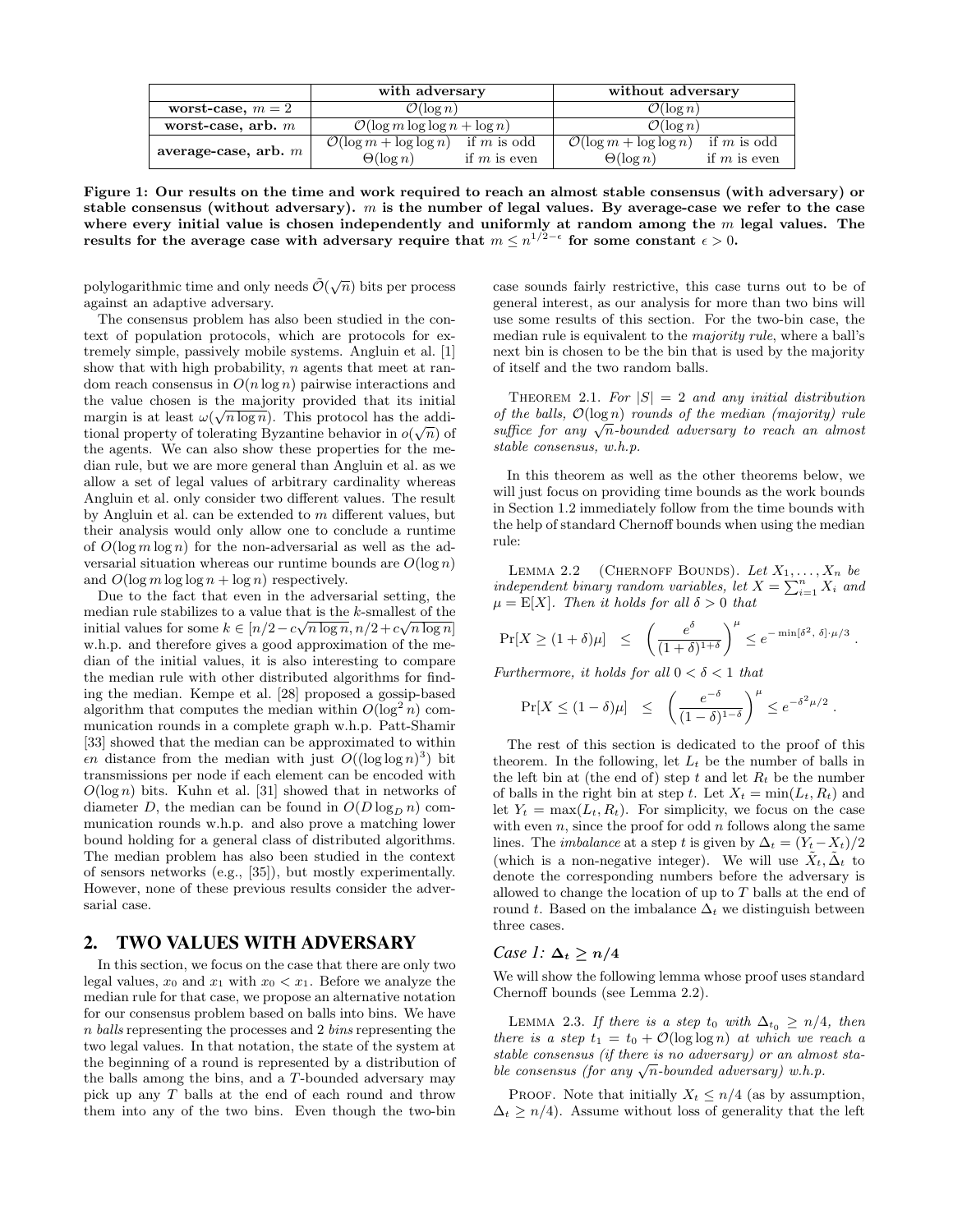bin initially has fewer balls, so  $L_{t_0} = X_{t_0}$  and  $R_{t_0} = Y_{t_0}$ , and for simplicity we may assume that  $t_0 = 0$ . For any step t, set  $p_t := L_t/n$ .

Without adversary: For any ball  $i$  let the binary random variable  $L_{t,i}$  be 1 if and only if ball i is in the left bin after  $t$  rounds, and  $0$  otherwise. If ball  $i$  was in the left bin in round  $t-1$ , then writing  $p_{t-1} = L_{t-1}/n$ , we have  $E[L_{t,i}] = Pr[L_{t,i} = 1] = 1 - (1 - p_{t-1})^2$ . Similarly, if the ball *i* was in the right bin, we have  $E[L_{t,i}] = p_{t-1}^2$ . As  $L_t = \sum_i L_{t,i}$  is the total number of balls in the left bin after r rounds, we have

$$
E[L_t] = L_{t-1} \cdot (1 - (1 - p_{t-1})^2) + (n - L_{t-1}) \cdot p_{t-1}^2
$$
  
= L\_{t-1}p\_{t-1} \cdot (3 - 2p\_{t-1}) \le L\_{t-1}^2/n \cdot 3.

Hence, again by using a Chernoff bound argument, we get

$$
\Pr\left[L_t \ge \frac{9L_{t-1}^2}{2n}\right] \le \exp\left(-\frac{9L_{t-1}^2}{4n}\right),\,
$$

which, if  $L_{t-1} \geq \sqrt{\epsilon n \log(n)}$ , is polynomially small in n (depending on the constant  $\epsilon$ ). To see that this needs  $\mathcal{O}(\log \log n)$ steps, note the successive squaring in the mapping  $x \mapsto$  $9x^2/(2n)$ . Once we are at a step t with  $L_t \leq \sqrt{\epsilon n \log n}$ , we get

$$
\Pr[L_{t+1} \ge 2C \cdot \log n]
$$
\n
$$
\le \left(\frac{\sqrt{\epsilon n \log n}}{C \log n}\right) \cdot \left(1 - \left(1 - \frac{\sqrt{\epsilon n \log n}}{n}\right)^2\right)^{C \log n}
$$
\n
$$
+ \left(\frac{n}{C \log n}\right) \cdot \left(\frac{\sqrt{\epsilon n \log n}}{n}\right)^{2C \log n}
$$
\n
$$
\le \left(\frac{e\sqrt{\epsilon n}}{C\sqrt{\log n}}\right)^{C \log n} \cdot \left(\frac{2\sqrt{\epsilon n \log n}}{n}\right)^{C \log n}
$$
\n
$$
+ \left(\frac{e n}{C \log n}\right)^{C \log n} \cdot \left(\frac{\sqrt{\epsilon n \log n}}{n}\right)^{2C \log n},
$$

which is smaller than  $n^{-2}$  for sufficiently large C. If  $L_t \leq$  $2C \cdot \log n$  for some step t, then  $E[L_{t+1}] = \mathcal{O}((\log n)^2/n)$ and by Markov's inequality  $Pr[L_{t+1} \geq 1] \leq E[L_{t+1}] =$  $\mathcal{O}((\log n)^2/n)$ .

With adversary: As observed earlier, the adversary can only change the location of  $T = \sqrt{n}$  balls at the end of each round. Hence we obtain as above that after  $\mathcal{O}(\log \log n)$ steps we reach a step t with  $L_t \leq \sqrt{\epsilon n \log n}$ . Then we know from the analysis above, that in the next step we have  $L_t \leq$  $2C \cdot \log n + \sqrt{n}$  with high probability and this will hold for polynomially many time steps with high probability.  $\square$ 

# *Case 2:*  $c\sqrt{n \ln n} \leq \Delta_t < n/4$  *for a sufficiently large constant* c

Here, we will show the following lemma. Again, the proof is elementary and uses standard Chernoff bounds.

LEMMA 2.4. If there is a step t<sub>0</sub> with  $c\sqrt{n \ln n} \leq \Delta_{t_0} \leq$ LEMMA 2.4. If there is a step to with  $c \sqrt{n} \ln n \leq \Delta t_0 \leq n/4$  for a sufficiently large constant c, then for any  $\sqrt{n}$ . bounded adversary there is a step  $t_1 = t_0 + \mathcal{O}(\log n)$  with  $\Delta_{t_1} \geq n/4$  w.h.p.

PROOF. Recall that  $X_t = n/2 - \Delta_t$  is the number of balls in the smaller bin at step t. Furthermore, we define  $\delta_t :=$ in the smaller bin at step t. Furthermore, we define  $o_t := \Delta_t/n$  and recall that by assumption,  $\delta_t \in [c\sqrt{\ln n}/\sqrt{n}, 1/4]$ .

The probability that a ball that is in the smaller bin at step  $t$  chooses its new median also in the same bin at step

 $t+1$  is  $1-(1/2+\delta_t)^2=3/4-\delta_t-\delta_t^2$ . Similarly the probability that a ball in the larger bin at step  $t$  chooses its new median in the other bin is  $(1/2 - \delta_t)^2 = 1/4 - \delta_t + \delta_t^2$ . Recall that  $\tilde{X}_{t+1}$  is the number of balls in the smaller bin before the action of the adversary at the end of step  $t + 1$ . Linearity of expectation gives

$$
E[\tilde{X}_{t+1}] = (1/2 - \delta_t)n \cdot (3/4 - \delta_t - \delta_t^2) + (1/2 + \delta_t)n \cdot (1/4 - \delta_t + \delta_t^2) = (1/2 - (3/2)\delta_t + 2\delta_t^3)n
$$
(1)  
=  $n/2 - \Delta_t - ((1/2)\delta_t - 2\delta_t^3)n$   
 $\le n/2 - \Delta_t - (1/4)\delta_t n$  (using  $\delta_t \le 1/4$ )   
 $\le X_t - (\delta_t/2)X_t$  (using  $X_t \le n/2$ )   
=  $(1 - \delta_t/2)X_t$ .

Since the choices of the balls are independent, it follows from the Chernoff bounds that for  $\epsilon = \delta_t/4$ ,

$$
\Pr[\tilde{X}_{t+1} \ge (1 - \delta_t/4)X_t] \le \Pr[\tilde{X}_{t+1} \ge (1 + \epsilon)\mathbb{E}[\tilde{X}_{t+1}]]
$$
  
\n
$$
\le e^{-\epsilon^2 \mathbb{E}[\tilde{X}_{t+1}]/3}
$$
  
\n
$$
\le e^{-(\delta_t/4)^2(1 - \delta_t/2)(n/2)/3}
$$
  
\n
$$
\le e^{-(c^2 \ln n/n)n/96} = n^{-c^2/96}.
$$

This implies that  $\tilde{X}_{t+1} \leq (1 - \delta/4)X_t$  w.h.p. Since the adversary can only change the location of at most  $T = \sqrt{n}$ balls at the end of round  $t + 1$ , we have w.h.p. that  $X_{t+1}$ is at most  $(1 - \delta_t/4)X_t + \sqrt{n}$ . Hence, w.h.p.,  $n/2 - \Delta_{t+1} \le$ is at most  $(1 - \partial_t/4) \lambda_t + \sqrt{n}$ , rence, w.n.p.,  $n/2 - \Delta_{t+1} \le$ <br> $(1 - \delta_t/4) \cdot (n/2 - \Delta_t) + \sqrt{n}$ , and further rearranging gives that, w.h.p.,

$$
\Delta_{t+1} \ge \Delta_t + \delta_t n/8 - \delta_t \Delta_t / 4 - \sqrt{n}
$$
  
\n
$$
\ge \Delta_t + \Delta_t / 8 - \Delta_t / 16 - \Delta_t / 32
$$
  
\n
$$
\ge (1 + 1/32)\Delta_t.
$$

Hence, taking the union bound over  $\mathcal{O}(\log n)$  rounds, we reach a step with an imbalance of at least  $n/4$  w.h.p.  $\Box$ 

# *Case 3:*  $\Delta_t < c\sqrt{n \ln n}$

In contrast to the previous cases, the imbalance is now rather small which requires a more careful analysis.

In the next lemma, we use the Central Limit Theorem to prove that with constant probability, we have a sufficiently large imbalance regardless of the previous imbalance.

LEMMA 2.5. Assume no adversary is present. Let  $\gamma > 0$ be any constant. Then for any  $\Delta_t \geq 0$ ,  $Pr[\Delta_{t+1} \geq \gamma \sqrt{n}] \geq$  $\frac{1}{\sqrt{4\pi}(1+4\gamma/\sqrt{3})}e^{-8\gamma^2/3}$ , provided n is large enough.

PROOF. For the proof of Lemma 2.5, we need the following notation. We say that a random variable  $Y$  stochastically dominates a random variable Z, and write  $Y \succeq Z$ , if  $Pr[Y \geq x] \geq Pr[Z \geq x]$  for any x. Finally, we define the labeled imbalance by  $\Psi_t = (R_t - L_t)/2$ .

CLAIM 2.6. For any two labeled imbalances  $\Psi_t$  and  $\Psi'_t$ with  $\Psi_t \geq \Psi'_t \geq 0$  it holds that  $\Psi_{t+1} \succeq \Psi'_{t+1}$ .

PROOF. We show stochastic domination for any two labeled imbalances  $\Psi_t$  and  $\Psi'_t = \Psi_t - 1$ . The rest follows by induction. Let  $z = n/2 - \Psi'_t$ . Without loss of generality, we assume that balls 1 to  $z - 1$  are in the left bin in both  $\Psi_t$ and  $\Psi'_t$ , and balls  $z + 1, \ldots, n$  are in the right bin in both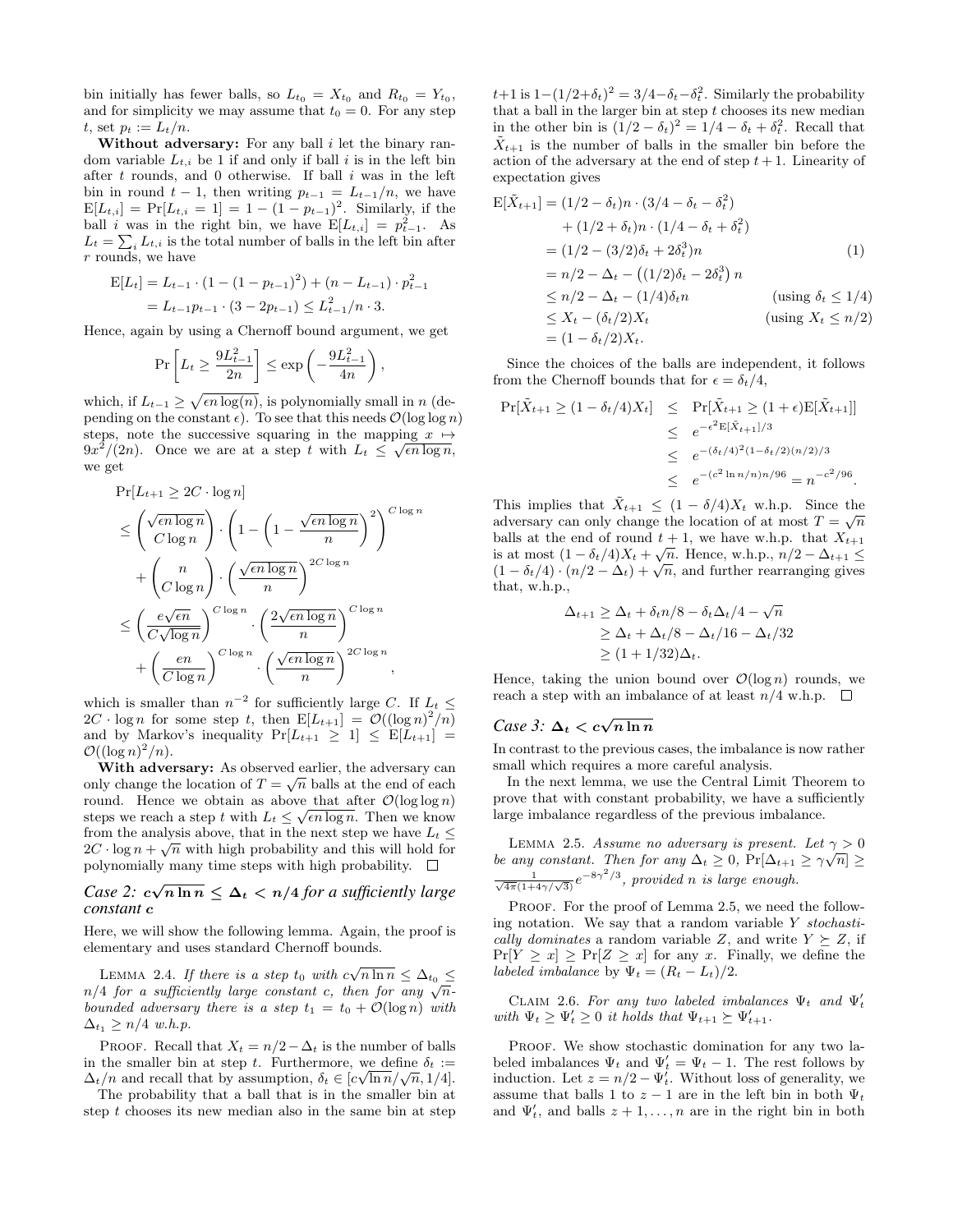$\Psi_t$  and  $\Psi'_t$ . Ball z is in the right bin in  $\Psi_t$  and in the left bin in  $\Psi'_t$ .

Let  $\Omega$  be the space of all possible outcomes of the random experiment in which every ball chooses two balls independently and uniformly at random. Consider any such outcome w ∈ Ω.

Any ball  $b \neq z$  that does not choose ball z in w goes to the same bin in both scenarios. If ball  $z$  goes to the right bin in the  $\Psi'_t$  scenario (in which it started in the left bin) then it will also go the right bin in the  $\Psi_t$  scenario (in which it started in the right bin). Finally, consider a ball  $b \neq z$ that chooses ball  $z$  as one (or both) of its choices in  $w$ . If it goes to the right bin in the  $\Psi'_t$  scenario (in which the z ball is dragging it left) it will also go to the right bin in the  $\Psi_t$ scenario.

So  $R_{t+1}$  dominates  $R'_{t+1}$  and  $L'_{t+1}$  dominates  $L_{t+1}$ , and therefore,  $R_{t+1} - L_{t+1}$  dominates  $R'_{t+1} - L'_{t+1}$ , which proves the claim.  $\Box$ 

We now return to the proof of Lemma 2.5. We only need to prove it for  $\Psi_t = 0$  because the general case follows from stochastic domination (see Claim 2.6). Assume that at step t balls 1 to  $n/2$  reside in the left bin and balls  $n/2 + 1$  to n reside in the right bin. Let  $Z_1, \ldots, Z_{n/2} \in \{0, 1\}$  be random variables defined as follows:

$$
Z_i = \begin{cases} 1 & \text{if ball } i \text{ moves to the right bin,} \\ 0 & \text{otherwise.} \end{cases}
$$

Then the  $Z_i$  are independent Bernoulli variables with  $Pr[Z_i =$  $1] = 1/4$ . Analogously, for balls  $n/2 + 1$  to n, we define the random variables  $Z_{n/2+1}$  to  $Z_n$  to be 1 if the corresponding ball moves from the right bin to the left bin. We again have  $Pr[Z_i = 1] = 1/4$  for these variables. Then

$$
\Psi_{t+1} = \sum_{i=1}^{n/2} Z_i - \sum_{i=n/2+1}^{n} Z_i.
$$

Let  $\Psi_{t+1}^{(1)} = \sum_{i=1}^{n/2} Z_i$  and  $\Psi_{t+1}^{(2)} = \sum_{i=n/2+1}^{n} Z_i$ . Each  $\Psi_{t+1}^{(j)}$  is binomially distributed with parameters  $n/2$  and  $p = 1/4$ . Thus,  $E[\Psi_{t+1}^{(j)}] = p \cdot n/2 = n/8$  and  $V[\Psi_{t+1}^{(j)}] = p(1-p) \cdot n/2 =$  $(3/4) \cdot n/8$ . Since  $\Psi_{t+1}^{(1)}$  and  $\Psi_{t+1}^{(2)}$  are stochastically independent, it holds that  $E[\Psi_{t+1}] = E[\Psi_{t+1}^{(1)}] - E[\Psi_{t+1}^{(2)}] = 0$ and  $V[\Psi_{t+1}] = V[\Psi_{t+1}^{(1)}] - V[\Psi_{t+1}^{(2)}] = 3n/16$ . Let  $\Phi(x) =$  $\frac{1}{\sqrt{2\pi}}\int_{-\infty}^x e^{-u^2/2}du$  and let  $X = \sum_{i=1}^n X_i$  be a sum of independent random variables  $X_i$  with finite  $\mu = \mathbb{E}[X]$  and  $\nu = V[X]$ . From the Central Limit Theorem it follows for  $n \to \infty$  that for any  $a < b$ ,

$$
\lim_{n \to \infty} \Pr\left[a < \frac{X - \mu}{\sqrt{\nu}} < b\right] = \Phi(b) - \Phi(a)
$$

Thus, it holds for any  $\gamma > 0$  that

$$
\Pr[\Psi_{t+1} \ge \gamma \sqrt{n}] \ge 1 - \Phi(\sqrt{16/3}\gamma) - \varepsilon
$$

where  $\varepsilon \to 0$  as  $n \to \infty$ . For  $x \geq 0$ , the value of  $\Phi(x)$  can be bounded as follows (see e.g.,  $\overline{[23]}$  p. 17 and  $\overline{[24]}$  p. 505):

$$
\frac{1}{\sqrt{2\pi}(1+x)} \cdot e^{-x^2/2} \le 1 - \Phi(x) \le \frac{1}{\sqrt{\pi}(1+x)} \cdot e^{-x^2/2}
$$

.

Therefore, we can lower bound the above probability by

$$
\frac{1}{\sqrt{2\pi}(1+4\gamma/\sqrt{3})}e^{-\frac{8\gamma^2}{3}} - \varepsilon \ge \frac{1}{\sqrt{4\pi}(1+4\gamma/\sqrt{3})}e^{-\frac{8\gamma^2}{3}}
$$

if *n* is sufficiently large, which finishes the proof.  $\Box$ 

Finally, we prove via standard Chernoff bounds that be-Finany, we prove via standard Chernon bounds that be-<br>yond an imbalance of about  $\sqrt{n}$  there is a strong drift to increase the imbalance by a constant factor.

LEMMA 2.7. If  $6\sqrt{n} \leq \Delta_t \leq c\sqrt{n \log n}$ , then for any  $\sqrt{n}$ bounded adversary,

$$
\Pr[\Delta_{t+1} \ge (7/6)\Delta_t] \ge 1 - \exp(-\Theta(\Delta_t^2/n)).
$$

PROOF. In the proof of Lemma 2.4 (Equation 1) we showed that  $E[\tilde{X}_{t+1}] = n/2 - (3/2)\Delta_t + 2\delta^2 \Delta_t$  which implies that  $E[\tilde{\Delta}_{t+1}] = (3/2 - 2\delta^2)\Delta_t$ . As  $\delta = \Delta_t/n = o(1)$  by our upper bound on  $\Delta_t$ , it follows from the Chernoff bounds that

$$
\Pr[\tilde{\Delta}_{t+1} \le (4/3)\Delta_t] \le \exp(-\Theta(\Delta_t)^2/n).
$$

As  $\Delta_{t+1} \geq \tilde{\Delta}_{t+1} - \sqrt{n}$ , we note that  $\tilde{\Delta}_{t+1} \geq (4/3)\Delta_t$  implies that  $\Delta_{t+1} \geq (4/3)\Delta_t - \sqrt{n} \geq (4/3)\Delta_t - (1/6)\Delta_t \geq$  $(7/6)\Delta_t$ .  $\Box$ 

Now we can finish the case 3.

LEMMA 2.8. If at a round  $t_0$  we have  $\Delta_{t_0} < c\sqrt{n \ln n}$ EEMMA 2.6. If at a round to we have  $\Delta t_0 < c \sqrt{n} \ln n$ <br>for the value of c needed by Lemma 2.4, then for any  $\sqrt{n}$ bounded adversary there is a round  $t_1 = t_0 + \mathcal{O}(\log n)$  with  $\Delta_{t_1} \geq c\sqrt{n \ln n} \ w.h.p.$ 

PROOF. Lemma 2.5 implies that the expected number of steps until we are in the hypothesis of Lemma 2.7 is  $\mathcal{O}(1)$ . That is,  $\Delta_t \geq c\sqrt{n}$ . Now let  $\Upsilon_{\tau} = \lfloor \Delta_{t+\tau-1}/(c\sqrt{n}) \rfloor$  and let  $q = \lfloor (n/2)/(c\sqrt{n}) \rfloor$  denote maximum value of  $\Upsilon_{\tau}$ , that is, the possible values of  $\Upsilon_{\tau}$  are in  $\{0, \ldots, q\}$ . To continue, we need the following technical result. Its proof is omitted due to space constraints.

CLAIM 2.9. Let  $(X_t)_{t=1}^{\infty}$  be a Markov Chain with state space  $\{0, \ldots, q\}$  that has the following properties:

- there are constants  $c_1 > 1$  and  $c_2 > 0$ , such that for any  $t \in \mathbb{N}$ ,  $Pr[X_{t+1} \geq min\{c_1X_t, q\}] \geq 1 - e^{-c_2X_t}$ ,
- $X_t = 0 \Rightarrow X_{t+1} \geq 1$  with probability  $c_3$  which is a constant greater than 0,

Let  $c_4 > 0$  be an arbitrary constant and  $T := min\{t \in$  $\mathbb{N}: X_t \geq c_4 \log q$ . Then for every constant  $c_6 > 0$  there is a constant  $c_5 = c_5(c_4, c_6) > 0$  such that

 $Pr[T \le c_5 \cdot \log q + \log_{c_1}(c_4 \log q)] \ge 1 - q^{-c_6}.$ 

By this claim,  $O(\log q)$  rounds suffice to achieve  $\Upsilon_{\tau} \geq$  $c_4 \log q$ , or  $\Delta_{t+\tau-1} \geq c \sqrt{n} \cdot c_4 \log q$ , w.h.p. for any constant  $c_4 > 0$ , which finishes the proof.  $\Box$ 

### 3. MORE THAN TWO VALUES

In this section we consider the more challenging case that  $|S| > 2$ . We analyze the models with and without adversary separately.

# 3.1 Convergence without Adversary

In this section, we prove Theorem 1.1. Our proof proceeds as follows. Initially, we may have up to  $n$  non-empty bins as there can be up to  $n$  different initial values, but after just  $\mathcal{O}(\log n)$  rounds, we end up with at most 2 non-empty bins. Then we can directly use our result for two bins to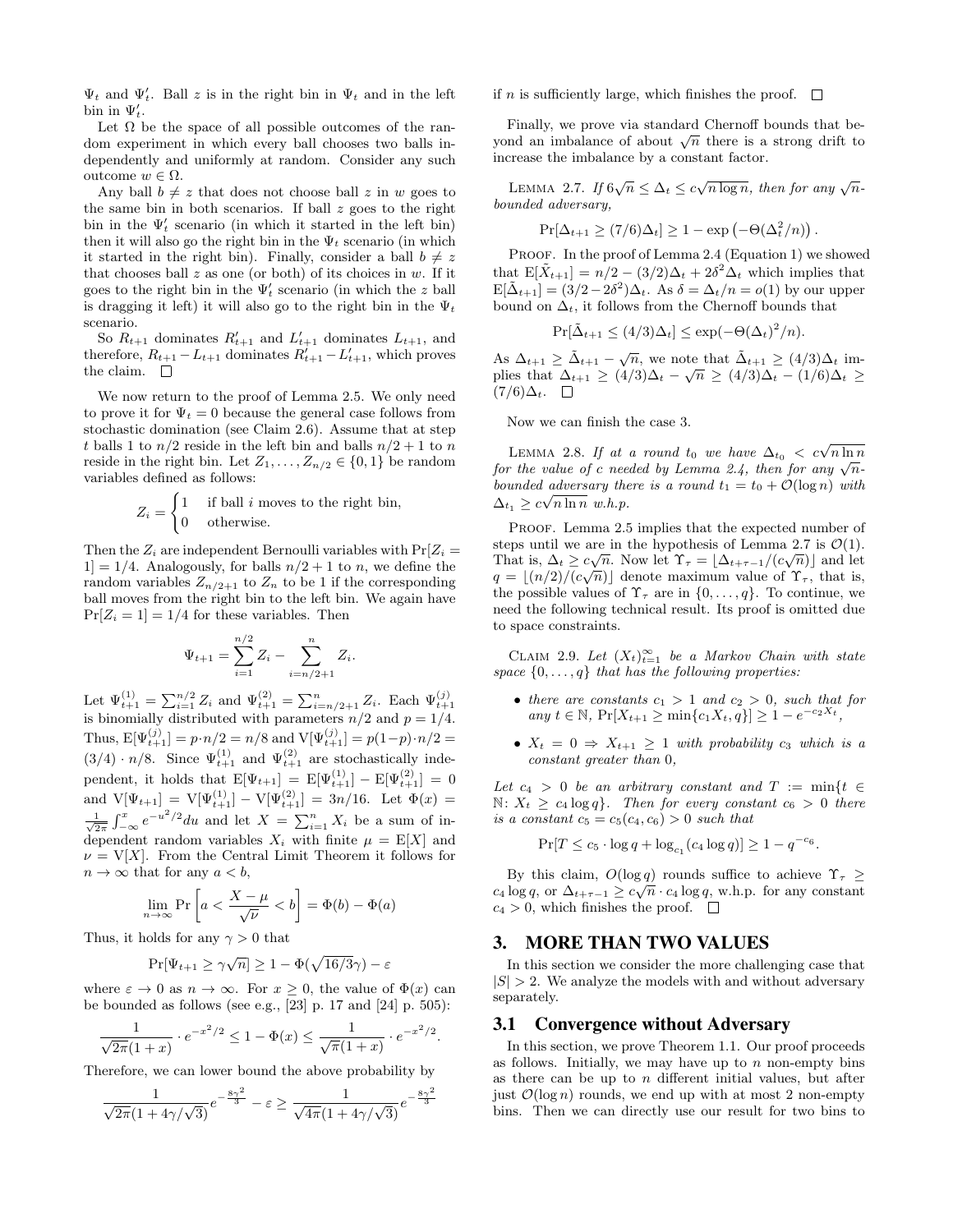conclude that after additional  $\mathcal{O}(\log n)$  rounds, the median rule stabilizes.

Assume that the bins and balls are numbered from 1 to  $n$  such that all balls with higher numbers are in higher bins and balls in the same bin form consecutive numbers. As an example,  $(1, 2, 3 \mid 4, 5 \mid 6 \mid 7, 8)$  describes a distribution of 8 balls into 5 bins, where the first bin holds 3 balls with numbers 1, 2 and 3, the second bin 2 balls, the third bin none and so on.

We associate with each ball  $i \in [n]$  a value  $g(i)$  called gravity, which is the expected number of balls that choose  $i$  as their median for the next step (when considering the ball ordering). The gravity  $g(i)$  can be computed as follows. Ball i may either be chosen twice by a ball, or ball  $j \in \{i +$  $1, \ldots, n$  chooses ball i and a ball  $i' \in \{1, \ldots, i-1\}$ , or ball  $j \in \{1, \ldots, i-1\}$  chooses ball i and a ball  $i' \in \{i+1, \ldots, n\},$ or ball i chooses one ball out of  $\{1, \ldots, i-1\}$  and the other out of  $\{i+1,\ldots,n\}$ , or ball i chooses itself and some ball  $j \neq i$ . This gives

$$
g(i) = n \cdot \frac{1}{n^2} + (n - i) \cdot \frac{2(i - 1)}{n^2} + (i - 1) \cdot \frac{2(n - i)}{n^2} + \frac{2(n - i)(i - 1)}{n^2} + 1 \cdot \frac{2(n - 1)}{n^2}
$$

Simplifying this expression gives

$$
g(i) = 6\frac{(n-i)(i-1)}{n^2} + \frac{3n-2}{n^2}.
$$
 (2)

Note that the gravity of a ball  $i$  is maximized for the median-ball, which has number  $\lceil n/2 \rceil$  according to our ordering. Fix a bin  $j$ . By linearity of the expectation and the definition of gravity, the expected load of j at a time  $t+1$  is equal to the sum of gravities of the balls in bin  $j$  at time  $t$ .

For each bin  $j \in [n]$  at step t, we define a set of heavy balls  $\mathcal{H}_{t,j}$  which is defined as the subset of the  $\Phi = C\sqrt{n \log n}$ balls in bin j with largest gravity.  $C > 0$  is a sufficiently large constant. Note that by definition,  $0 \leq |\mathcal{H}_{t,j}| \leq \Phi$ . We first prove the following:

LEMMA 3.1. If there is a ball  $i \in \mathcal{H}_{t,j}$  with  $g(i) < 4/3$ , then at step  $t+1$  either there is a ball  $l \in \mathcal{H}_{t+1,j}$  with  $g(l)$  <  $4/3$  or bin j is empty w.h.p.

PROOF. Assume w.l.o.g. that  $j \leq m_t$  (the case  $j \geq m_t$ ) follows with identical arguments), where  $m_t$  is the median ball at round t. Let i be the number of a ball in  $\mathcal{H}_{t,j}$  with gravity  $g(i) < 4/3$ . When plugging  $g(i) < 4/3$  into Equation  $(2)$ , we get

$$
\frac{4}{3}>6\frac{(n-i)(i-1)}{n^2}+\mathcal O\left(\frac{1}{n}\right),
$$

which readily implies that  $i \leq n/3 + \mathcal{O}(1)$ . Hence, there are at most  $n/3 + \Phi + \mathcal{O}(1)$  balls in the bins 1 to j. Then consolidate all bins from 1 to  $j$  into a superbin  $A$ , and all other bins into a superbin  $B$ . Let  $L_{t,A}$  be the load of superbin A in step t, so  $L_{t,A} \leq n/3 + \Phi + \mathcal{O}(1)$ . Using the arguments from the two-bin case (Lemmas 2.3 and 2.4) we conclude that ,w.h.p.,  $L_{t+1,A} \leq n/(3 + \epsilon)$ , for a constant  $\epsilon > 0$ . Hence by (2), every ball  $l \in \mathcal{H}_{t+1,j}$  in bin j satisfies  $g(l) < 4/3$  w.h.p. (provided that  $\mathcal{H}_{t+1,j} \neq \emptyset$ ).  $\Box$ 

On the other hand, it holds:

LEMMA 3.2. If  $|\mathcal{H}_{t,j}| = \Phi$  and there is no ball in  $\mathcal{H}_{t,j}$ with  $g(i) < 4/3$ , then  $|\mathcal{H}_{t+1,j}| = \Phi$  w.h.p.

PROOF. Suppose that  $\mathcal{H}_{t,j} \geq \Phi$  and there is no ball  $l \in$  $\mathcal{H}_{t+1,j}$  with  $g(l) < 4/3$ . Then it follows from the definition of the gravity that the expected number of balls in bin  $j$  at step  $t + 1$  is at least  $(4/3) \cdot \Phi$ . Thus, the Chernoff bounds imply that the number of balls in bin j at step  $t + 1$  is at least  $\Phi$  w.h.p., and therefore,  $\mathcal{H}_{t+1,j} \geq \Phi$ .  $\Box$ 

Using Lemma 3.1 and Lemma 3.2, we can now prove the following.

Lemma 3.3. For any initial configuration it takes at most  $\mathcal{O}(\log n)$  rounds until at least one of the following two cases holds for all bins  $j$  w.h.p.:

- 1. at least one ball  $i \in \mathcal{H}_{t,j}$  satisfies  $g(i) < 4/3$  (or  $\mathcal{H}_{t,j}$ is empty), or
- 2.  $|\mathcal{H}_{t,j}| = \Phi$ .

PROOF. Consider an arbitrary but fixed round t. Our goal is to apply the following technical result. Its proof is similar to Claim 2.9 and omitted due to space constraints.

CLAIM 3.4. Let  $(X_t)_{t=1}^{\infty}$  be a Markov Chain with state space  $\{0, \ldots, q\}$  that has the following properties,

- there are constants  $c_1 > 1$  and  $c_2 > 0$ , such that for any  $t \in \mathbb{N}$ ,  $Pr[X_{t+1} \geq min\{c_1X_t, q\}] \geq 1 - e^{-c_2X_t}$ ,
- $X_t = 0 \Rightarrow X_{t+1} = 0$  with probability 1,
- $X_t = q \Rightarrow X_{t+1} = q$  with probability 1.

Let  $c_4 > 0$  be an arbitrary constant and  $T := \min\{t \in$  $\mathbb{N}: X_t \in \{0\} \cup \{q\}$ . Then for every constant  $c_6 > 0$  there is a constant  $c_5 > 0$  such that  $Pr[T \le c_5 \log q] \ge 1 - q^{-c_6}$ .

We first identify two absorbing states concerning  $\mathcal{H}_{t,j}$ :

- 1. There is a ball  $i \in \mathcal{H}_{t,j}$  with  $g(i) < 4/3$ . Then Lemma 3.1 implies that  $\mathcal{H}_{t+1,j}$  contains at least one ball l with  $g(l) < 4/3$ , or  $\mathcal{H}_{t+1,j}$  is empty, w.h.p.
- 2.  $|\mathcal{H}_{t,j}| = \Phi$  and all balls  $i \in \mathcal{H}_{t,j}$  satisfy  $g(i) \geq 4/3$ . Then it follows from Lemma 3.2 that  $|\mathcal{H}_{t+1,j}| = \Phi$ w.h.p.

If  $\mathcal{H}_{t,j}$  does not fulfill one of these conditions, all balls in  $\mathcal{H}_{t,j}$ have a gravity of at least  $4/3$ . In this case, the expected number of balls in bin j at step  $t + 1$  would be at least  $(4/3)|\mathcal{H}_{t,j}|$ . Since the median rule is applied independently at random to each ball, the Chernoff bounds imply

$$
\Pr\left[|\mathcal{H}_{t+1,j}| \geq \min\{\Phi, \frac{5}{4} \,|\mathcal{H}_{t,j}|\}\right] \geq 1 - \exp(-\Theta(|\mathcal{H}_{t,j}|)).
$$

Thus, applying Claim 3.4, we conclude that one of the two absorbing states is reached within  $t_1 = \mathcal{O}(\log n)$  rounds w.h.p.  $\square$ 

We are now ready to prove the main result of this section.

**Proof of Theorem 1.1:** Let  $t_1 = \mathcal{O}(\log n)$  be the round that satisfies Lemma 3.3. For this  $t_1$  let  $j_{\min}$  and  $j_{\max}$  be the positions (w.r.t. our unique ball ordering) of the leftmost and rightmost balls in bin  $b_t$ , where bin  $b_t$  is the one containing the median ball. Note that by Lemma 3.3, the load of bin  $b_t$  is at least  $\Phi$ . We proceed by a case distinction on the positions of  $j_{\min}$  and  $j_{\max}$ .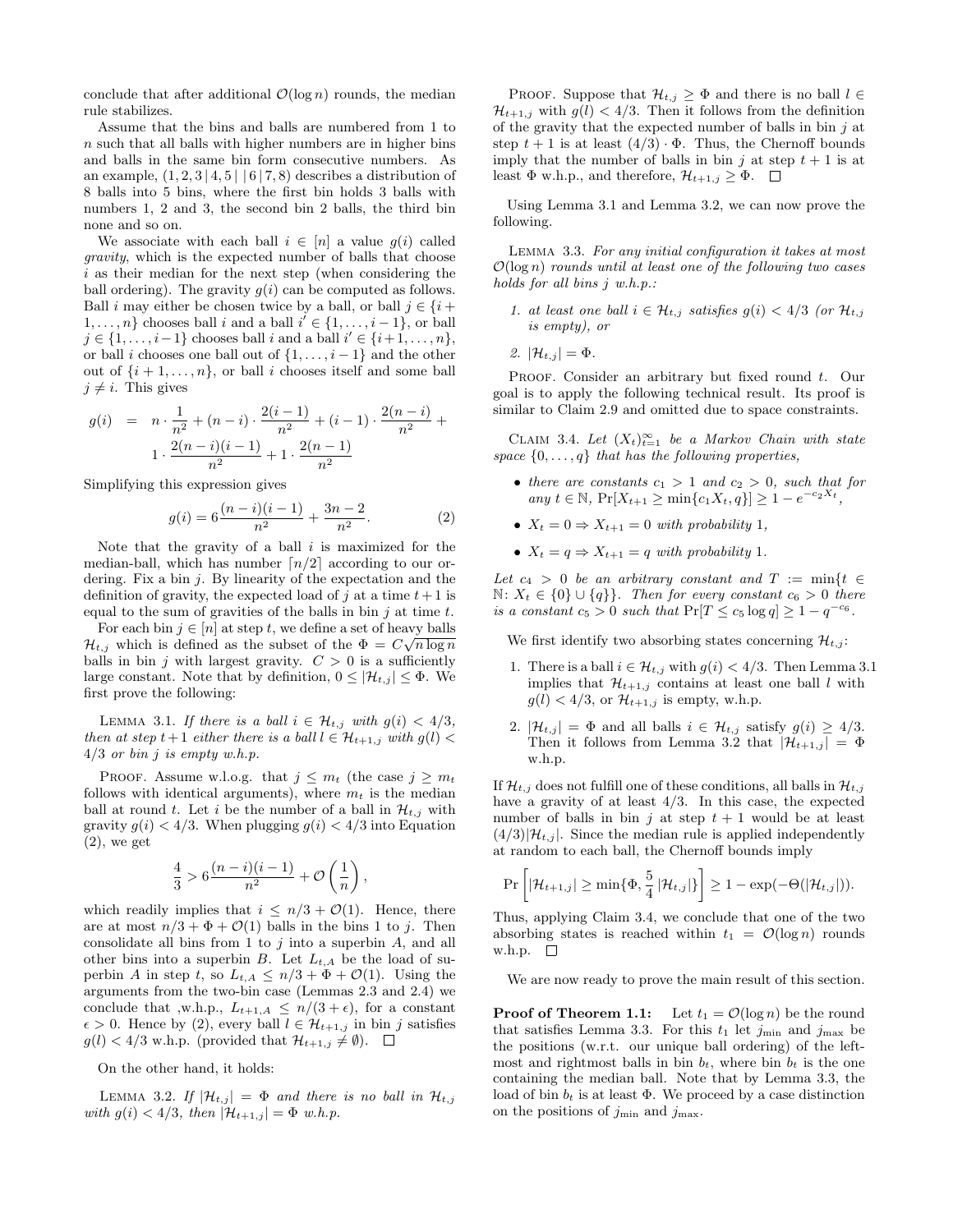- 1.  $n/2 j_{\text{min}} \leq \Phi/2$ . Let  $b_t 1$  be the left bin of bin  $b_t$ . Equation 2 implies that all heavy balls in bin  $b_t - 1$ have gravity at least 4/3. So, Lemma 3.3 implies that the load of bin  $b_t - 1$  is at least  $\Phi$ . Consolidate all bins from  $1, \ldots, b_t - 2$  and all bins from  $b_t + 1, \ldots, n$ into two superbins A and B, respectively. By our arguments above, both superbins have a load of at most  $n/2 - \Phi/2$ . Therefore for C large enough, Lemmas 2.3 and 2.4 imply that both superbins will die out within the next  $\mathcal{O}(\log n)$  steps w.h.p. After this has happened, we only end up with two bins,  $b_t - 1$  and  $b_t$ . A final application of our two-bin analysis (Theorem 2.1) reduces the number of bins from 2 to 1 within additional  $\mathcal{O}(\log n)$  rounds, and our theorem follows.
- 2.  $j_{max} n/2 \leq \Phi/2$ . This case is handled in the same way as before.
- 3.  $n/2 j_{\text{min}} > \Phi/2$  and  $j_{max} n/2 > \Phi/2$ : In this case, it follows as in the previous cases that by Lemmas 2.3 and 2.4, all bins except bin  $b_t$  will vanish after the next  $\mathcal{O}(\log n)$  rounds.

#### $\Box$

# 3.2 Convergence with Adversary

In this section we prove Theorem 1.2. First, let  $m = |S|$ and assume that m is finite.

THEOREM 3.5. For any  $\sqrt{n}$ -bounded adversary, it will take at most  $\mathcal{O}(\log m \log \log n + \log n)$  time w.h.p. until the median rule reaches an almost stable consensus.

PROOF. We shall use the following Chernoff bound which can be easily derived from the standard Chernoff bound for binomial random variables.

LEMMA 3.6. Consider some fixed  $0 < \delta < 1$ . Suppose that  $X_1, \ldots, X_n$  are independent geometric random variables on  $\mathbb N$  with  $Pr[X_i = k] = (1 - \delta)^{k-1} \delta$  for every  $k \in \mathbb N$ . Let  $X = \sum_{i=1}^{n} X_i$ ,  $\mu = \mathbb{E}[X]$ . Then it holds for all  $\epsilon > 0$  that

$$
\Pr[X \ge (1 + \epsilon)\mu] \le e^{-\epsilon^2/(2(1+\epsilon)) \cdot n}
$$

.

Let the set of non-empty bins be  $\{1, \ldots, m\}$  at the beginning. We divide the time into  $\log m + 1$  phases, numbered from 1 to  $\log m + 1$ . Each phase i,  $1 \leq i \leq \log m$  takes only  $\mathcal{O}(\log \log n)$  steps in expectation, while the last phase will take  $\mathcal{O}(\log n)$  steps. For each phase i with  $1 \leq i \leq \log m$ , we shall prove by induction that at the end of the phase, there is a set  $S_i \subseteq \{1, \ldots, m\}$  of consecutive bins of size  $|S_i| \leq m/2^i + 1$  that satisfies

$$
\min\{R(S_i), L(S_i)\} \ge \frac{n}{2} + C\sqrt{n\log n},\tag{3}
$$

where  $R(S_i)$  (resp.  $L(S_i)$ ) denotes the total load of all bins that are in the set  $S_i$  or located right (resp. left) from  $S_i$ , respectively. The idea behind the definition is that at the end of each phase i, we know that the bin that gets all balls at the end (up to  $\mathcal{O}(\sqrt{n})$  balls due to the adversary) is located in  $S_i$  (which follows from applying the two-bin analysis to the sets  $R(S_i)$  and  $\{1, \ldots, m\} \setminus R(S_i)$  as well as  $L(S_i)$  and  $\{1, \ldots, m\} \setminus L(S_i)$ .

Let us now prove (3) by induction. For the induction base, cut the set of all bins into two equally-sized, consecutive

sets of bins  $S_1^{\text{left}} := \{1, ..., \lfloor m/2 \rfloor\}$  and  $S_1^{\text{right}} := \{\lfloor m/2 \rfloor +$  $1, \ldots, m$ . Now regard  $S_1^{\text{left}}$  and  $S_1^{\text{right}}$  as two bins. Our aim is to prove that after  $\mathcal{O}(\log \log n)$  steps, one of the two bins will have at least  $\frac{n}{2} + C\sqrt{n \log n}$  balls. To show this, we apply the Lemma 2.5 and Lemma 2.7 from the two-bin analysis. Let  $t$  be the first time step of phase  $i$  and recall that  $\Delta_t$  is the imbalance at time t.

First we apply Lemma 2.5 to get that with constant probability > 0,  $\Delta_{t+1} \geq 5\sqrt{n}$  holds (if there is no adversary). since the adversary can influence at most  $4\sqrt{n}$  balls (w.h.p.),<br>Since the adversary can influence at most  $4\sqrt{n}$  balls (w.h.p.), we have  $\Delta_{t+1} \geq \sqrt{n}$  with constant probability. Then we apply Lemma 2.7 to obtain

$$
\Pr[\Delta_{t+\mathcal{O}(\log\log n)} \ge C\sqrt{n\log n}]
$$
  
 
$$
\ge \prod_{k=1}^{\mathcal{O}(\log\log n)} \left(1 - \exp(-\Theta((4/3)^k))\right),
$$

which is at least a constant greater than zero. As this holds for any imbalance  $\Delta_t$ , the expected time to reach a step  $t_0$ with  $\Delta_{t_0} \geq C \sqrt{n \log n}$  is  $\mathcal{O}(\log \log n)$ , which completes the induction base.

Assume now more generally, that at the end of phase  $i$ , a set  $S_i$  of size at most  $m/2^i + 1$  exists with

$$
\min\{R(S_i), L(S_i)\} \ge \frac{n}{2} + C\sqrt{n\log n}.
$$

Again, we divide  $S_i$  into two consecutive sets of bins  $S_i^{\text{left}}$ and  $S_i^{\text{right}}$ , each of size at most  $m/2^{i+1} + 1$ . Now regard  $S_i^{\text{left}}$  together with all bins left from it and  $S_i^{\text{right}}$  together will all bins right from it as two separate bins,  $L(S_i^{\text{left}})$  and  $R(S_i^{\text{right}})$ . Applying the same arguments as from the induction base, we obtain that after expected  $\mathcal{O}(\log \log n)$  steps, the imbalance between  $L(S_i^{\text{left}})$  and  $R(S_i^{\text{right}})$  is at least the importance between  $L(S_i)$  and  $R(S_i^{\text{eff}}) \geq \frac{n}{2} + C\sqrt{n \log n}$ .<br> $C\sqrt{n \log n}$ . Assume w.l.o.g. that  $L(S_i^{\text{left}}) \geq \frac{n}{2} + C\sqrt{n \log n}$ . Then we set  $S_{i+1} := S_i^{\text{left}}$  and note that by assumption,

$$
L(S_{i+1}) = L(S_i^{\text{left}}) \ge \frac{n}{2} + C\sqrt{n \log n}.
$$

Moreover, we know from the induction hypothesis, that at the end of the previous phase,  $R(S_i) \geq \frac{n}{2} + C\sqrt{n \log n}$ . Also, the proof of Lemma 2.4 implies that if the load of any set of balls is above  $n/2 + C\sqrt{n \log n}$ , it never decreases in any following round with high probability. Hence using that the leftmost bin in  $S_i^{\text{left}}$  is also the leftmost bin in  $S_i$ ,

$$
R(S_{i+1}) = R(S_i^{\text{left}}) \ge R(S_i) \ge \frac{n}{2} + C\sqrt{n \log n}.
$$

This completes the induction and proves (3).

So we have shown that the time to reach the end of phase  $\log m$  can be bounded by the sum of  $\log m$  independent geometric random variables, each with mean  $\mathcal{O}(\log \log n)$ . Hence Lemma 3.6 implies that after  $\mathcal{O}(\log m \log \log n + \log n)$ steps, we have completed phase  $\log m$  with high probability.

Now at the end phase of  $\log m$ , there is a set of two bins  $S = S_{\log m} = \{j, j + 1\}$  with

$$
\min\{R(S), L(S)\} \ge \frac{n}{2} + C\sqrt{n\log n}.
$$

Applying Lemma 2.3 and Lemma 2.4 to  $R(S)$  and  $L(S)$ , we obtain that  $R(S)$  and  $L(S)$  are both larger than  $n$ we obtain that  $n(S)$  and  $L(S)$  are both larger than  $n - (C/2)\sqrt{n \log n}$  after additional  $\mathcal{O}(\log n)$  rounds with high probability. Since the intersection of bins in  $R(S)$  and  $L(S)$ is at most two, we conclude that there is a set of at most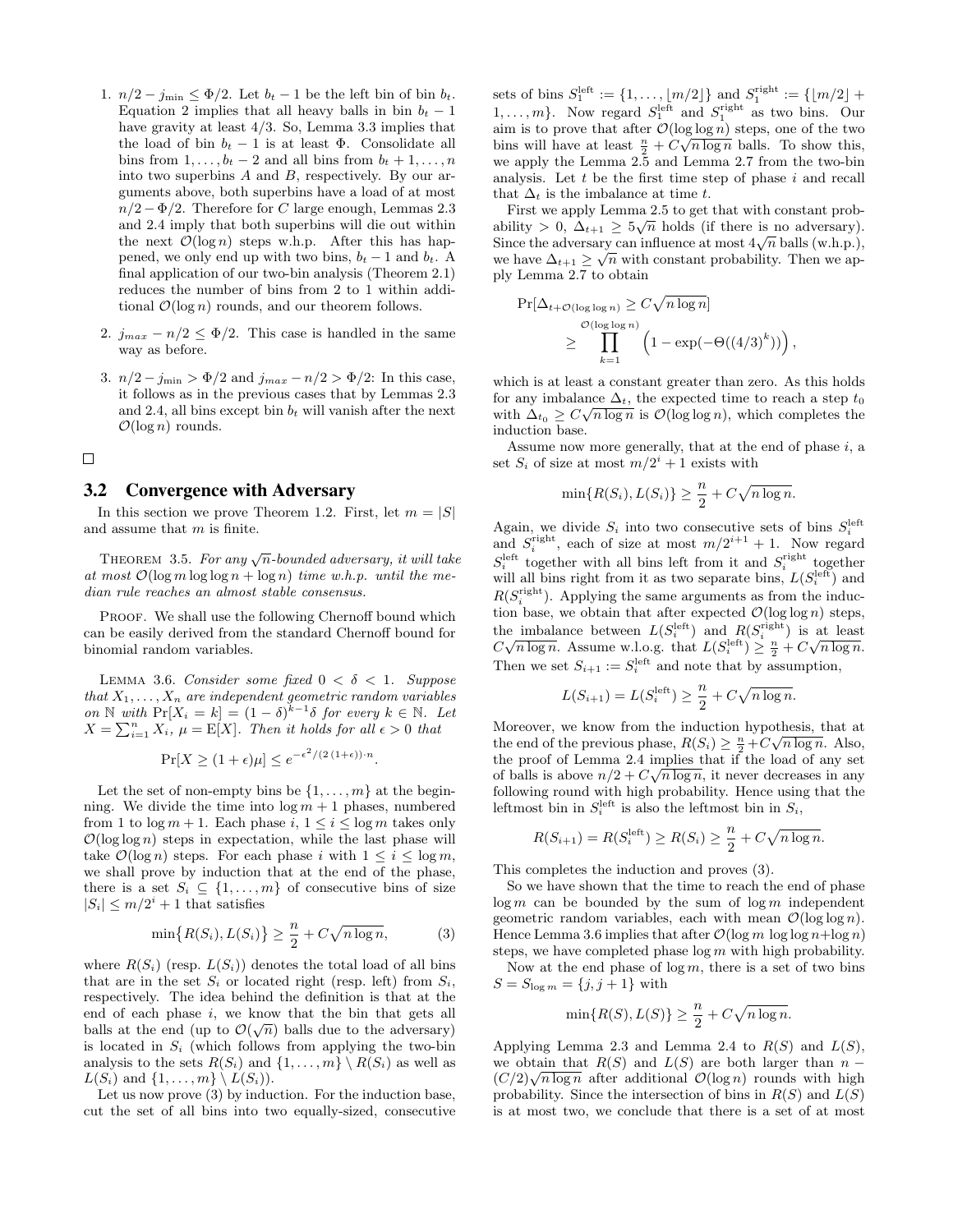two bins that contains  $n - C\sqrt{n \log n}$  balls with high probability. Applying Theorem 2.1, we conclude that after additional  $\mathcal{O}(\log n)$  rounds, we will have reached an almost stable consensus.  $\square$ 

As an alternative definition of  $m$ , we can also define  $m$ to be the number of legal values between  $v_{\ell}$  and  $v_r$ , where  $v_{\ell}$  is the  $(n/2 - c\sqrt{n \log n})$ -smallest and  $v_r$  is the  $(n/2 + c\sqrt{n \log n})$  $c\sqrt{n\log n}$ -smallest value of the initial values for some sufficiently large constant c. Let us throw all values  $v < v_\ell$  into one superbin A and all values  $v > v_r$  into one superbin B. Then it follows from Lemmas 2.3 and 2.4 that after  $\mathcal{O}(\log n)$ rounds, the superbins A and B run empty except for  $\mathcal{O}(\sqrt{n})$ many balls, w.h.p., which implies the following lemma.

LEMMA 3.7. For any  $\sqrt{n}$ -bounded adversary it holds that after  $\mathcal{O}(\log n)$  rounds, all processes apart from  $\mathcal{O}(\sqrt{n})$  have values between  $v_{\ell}$  and  $v_r$  w.h.p.

Using the outcome of this lemma as the starting point in the analysis of Theorem 3.5, one can easily check that Theorem 3.5 is still valid when defining  $m$  to be the number of legal values between  $v_{\ell}$  and  $v_r$ .

### 3.3 Static Adversary

Suppose that the adversary has to choose a fixed set of Suppose that the adversary has to choose a fixed set of  $\sqrt{n}$  corrupted balls throughout the execution. Since this is a special case of our T-bounded adversary, Theorem 3.5 still holds. However, the expected number of non-corrupted balls leaving the stable bin is at least  $(n-\sqrt{n})\cdot(1/\sqrt{n})^2=1-o(1)$ in each round, and it can be up to  $\Theta(\log n)$  with probability at least  $1/n$ . Thus, they still have to do some update work. To prevent any update work (i.e., all non-corrupted balls stay at the stable bin for at least a polynomial number of rounds w.h.p.), a simple extension of the median rule, called the careful median rule, suffices:

Each process  $i$  executes the median rule as before but in addition to this maintains a *stable value sv<sub>i</sub>* and keeps track of the last k outcomes of the median rule for some constant  $k \geq 3$ . Whenever the majority of the last k outcomes agrees on a single value, say  $v, sv_i$  is set to  $v$ .

Our goal is to reach a consensus for the  $sv_i$  values that holds as long as possible.

THEOREM 3.8. For any static  $\sqrt{n}$ -bounded adversary, the careful median rule needs at most  $\mathcal{O}(\log m \log \log n + \log n)$ rounds to reach a stable consensus for all non-corrupted processes that holds for  $poly(n)$  many steps w.h.p.

PROOF. Theorem 3.5 implies that after  $\mathcal{O}(\log m \log \log n +$  $log n$ ) rounds the (standard median rule) values  $v_i$  of the honest processes form an almost stable consensus w.h.p., say, on value  $v$ . Now, focus on any honest process  $i$ . Once an almost stable consensus is reached, the probability that  $v_i$ deviates from v at the end of round t is bounded by  $\mathcal{O}(T/n)$ , which is the probability that  $i$  contacts one of the at most  $\mathcal{O}(T)$  processes that deviate from the consensus, even if i itself deviates from the consensus at the beginning of  $t$ . Since this upper bound on the probability holds independently for each round, it follows that the probability that at least  $k/2$ of the  $k$  last values of  $i$  deviate from  $v$  is at most

$$
\binom{k}{k/2}\mathcal{O}\left(\frac{1}{\sqrt{n}}\right)^{k/2} = 2^k \cdot \mathcal{O}\left(\frac{1}{n}\right)^{k/4} = \mathcal{O}\left(\frac{1}{n}\right)^{k/4}
$$

for a constant k which implies the theorem.  $\Box$ 

### 4. AVERAGE CASE ANALYSIS

In this section, we investigate the case where all  $n$  balls are initially put independently and uniformly at random into  $m$ bins. Without the adversary, we get the following result.

THEOREM 4.1. Assume that each of the n balls is initially assigned uniformly at random to one of the m bins. Then the median rule reaches a stable consensus w.h.p. after the following time:

$$
O(\log m + \log \log n) \quad \text{if } m \text{ is odd,}
$$
  

$$
\Theta(\log n) \quad \text{if } m \text{ is even.}
$$

Intuitively, the reason for this dichotomy is that for odd  $m$ there is already a large imbalance at the beginning when we consider all balls that are in bins left to the middle bin versus all the remaining balls. Hence we reach in just  $\mathcal{O}(\log m)$  and imbalance of  $\Omega(n)$ , for which we have shown in Lemma 2.3 that already  $\mathcal{O}(\log \log n)$  further steps are enough reach a stable consensus. However, if  $m$  is even, then there is only a relatively small imbalance at the beginning and it takes  $\Omega(\log n)$  rounds to reach a sufficiently large imbalance.

Let us now analyze the adversarial model.

THEOREM 4.2. Consider any  $\sqrt{n}$ -bounded adversary and suppose that  $m \leq n^{1/2-\epsilon}$  for some constant  $\epsilon > 0$ . Then the median rule reaches an almost stable consensus w.h.p. after the following time:

$$
O(\log m + \log \log n) \quad \text{if } m \text{ is odd and} \\ \Theta(\log n) \quad \text{if } m \text{ is even.}
$$

# 5. CONCLUSIONS

In this paper we presented a surprisingly simple, efficient and robust consensus mechanism demonstrating the power of two choices. While we were able to prove a tight time bound for this algorithm in the non-adversarial case, the time bound for the adversarial case is not optimal yet (it is  $\mathcal{O}(\log n \log \log n)$  instead of the suspected  $\mathcal{O}(\log n)$ , so further work is needed. Also, it is open whether lightweight self-stabilizing consensus mechanisms exist beyond  $\mathcal{O}(\sqrt{n \log n})$  adversarial processes.

### Acknowledgments

We would like to thank Michael Bender for suggesting a related problem that initiated this research.

# 6. REFERENCES

- [1] D. Angluin, J. Aspnes, and D. Eisenstat. A simple population protocol for fast robust approximate majority. In Proc. of the 21st Int. Symposium on Distributed Computing (DISC), pages 20–32, 2007.
- [2] D. Angluin, M. Fischer, and H. Jiang. Stabilizing consensus in mobile networks. In Proc. of the Intl. Conference on Distributed Computing in Sensor Networks (DCOSS), pages 37–50, 2006.
- [3] J. Aspnes. Randomized protocols for aynchronous consensus. Distributed Computing, 16(2-3):165–176, 2003.